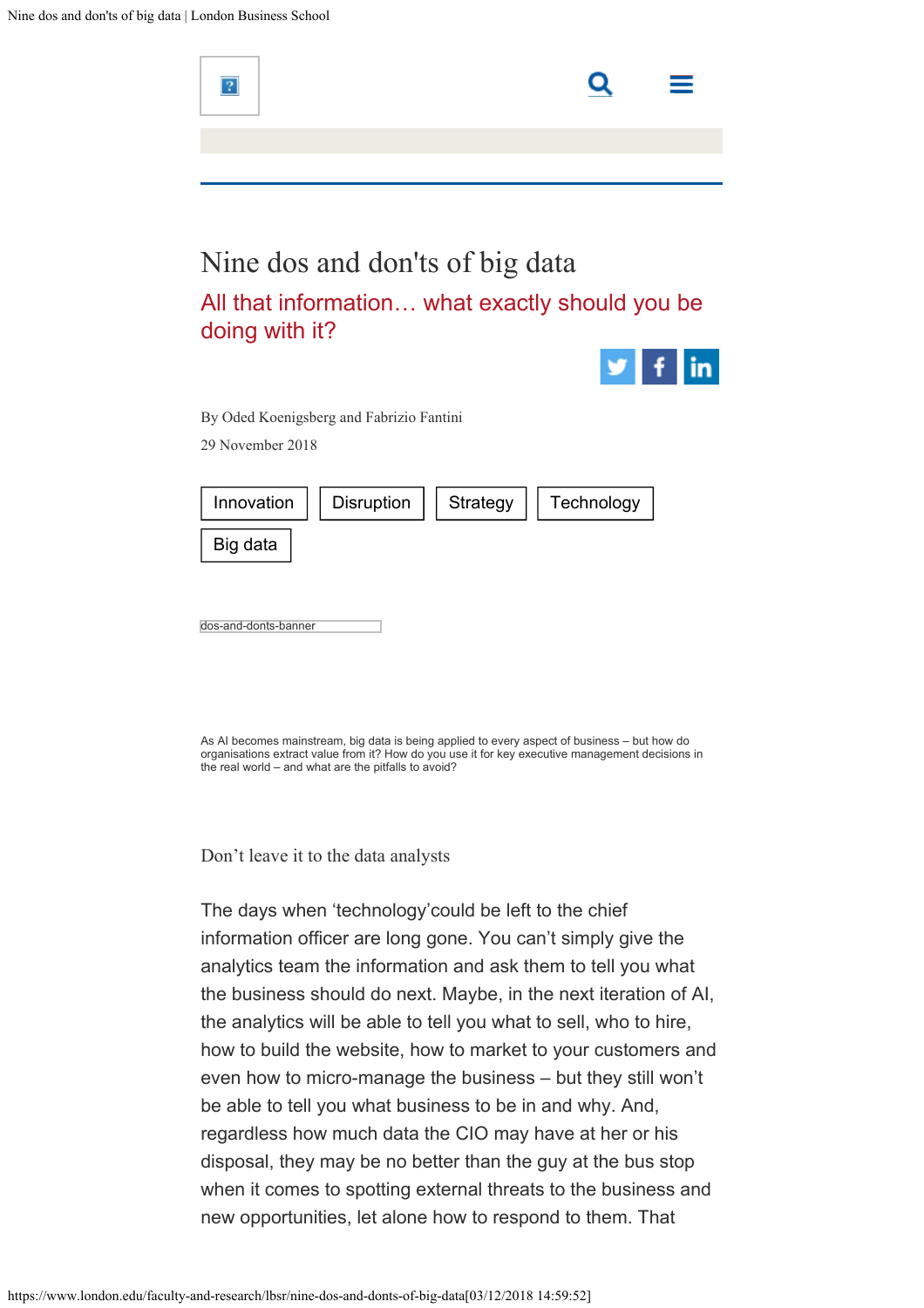means the CEO and senior management have to stay on top of what the data is telling them, lead the analytics team in addressing real business concerns, and work constantly to make sure all the data is being targeted at intelligent investment.

## Don't get lost in translation

Many companies now have teams of software engineers pulling the data in from ever-expanding sources, including social media, smartphones, sensors, payment systems and cameras. The question is what to do with it. How do you interpret it so you can put it to positive use, rather than just dig the database ever deeper? You need business analysts who can read the information and see how to use it to spot market opportunities, identify problems, come up with solutions and lead change. In other words, you need business 'translators' who may not be fully-fledged data scientists, but who are sufficiently proficient in analytics to take the numbers and know how to apply them for the benefit of the business. And there aren't many around just yet, so it will likely mean identifying the people in the company who understand the global picture of the business (and who may also have a quantitative background) and getting them up to speed on the analytics side. You also need to invest in training them in terms of leadership skills, so they feel confident in championing change throughout the organisation.

## Don't drown in a sea of data

There is a natural urge to want to capture every atom of the business's legacy data, then cast around wandering what to do it. Resist the urge – identify how the data was acquired (is it from sales, operations, social media, 'open' sources or elsewhere?), have specific business applications in mind, and make sure your data strategy connects directly to the analytics. This means, above all, avoiding the temptation to build complex models from the get-go. Instead of trying to capture all historic information, decide the business priorities – or even one overriding priority – then identify what data is likely to be useful in addressing it, and add to it gradually. This will enable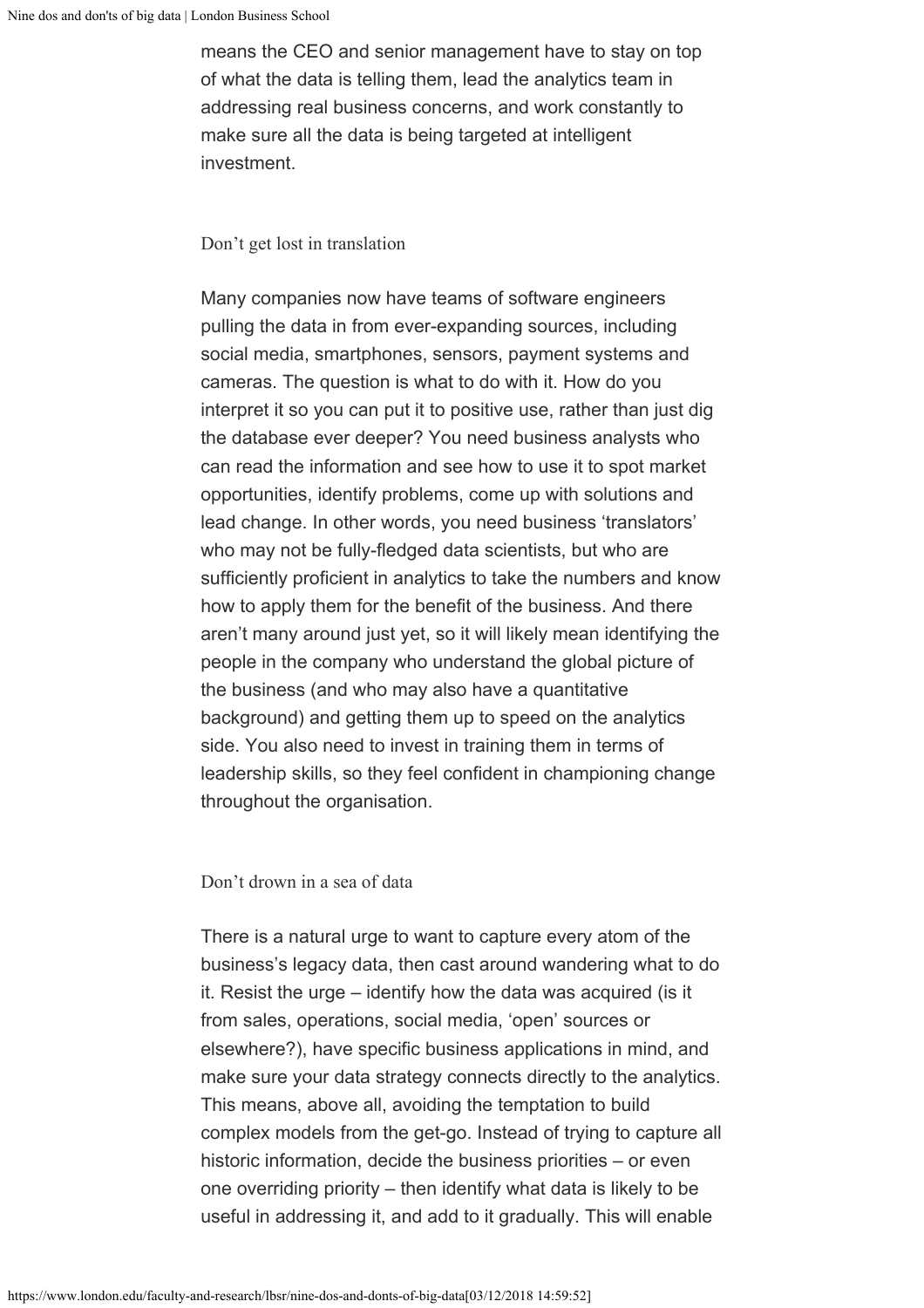you to develop a sound process and practice – in effect, good data governance – which can then be augmented and refined by linking new and different datasets to yield new insights.

### Know where to start

Following on from this, begin by identifying the most promising sources of value to the business. That means developing an organic view of opportunities and pinpointing those components of the value chain with the greatest potential. Is it inventory optimisation or product development? The next step is to identify as many use cases as possible and look at how you can apply new data and techniques to them to generate new insights. Decide your order of priority, based on potential financial impact, suitability to the business, and likely speed of implementation.

# Democratise that data

One of the most common reasons for lack of uptake of data analytics is that the people who can put it to best use lack meaningful access to it. Avoiding this pitfall requires a threestep strategy. First, it means making sure that the data is accessible to as many people as possible, so dispense with any organisational hierarchies that may impede access. Second, you need to drive consensus on the validity of the data, so there is agreement that it is, in effect, a single source of 'truth' for the business. Third, building on equal access, you need to develop an egalitarian culture whereby everyone is allowed to 'play' with the data without fear or favour and try to generate new ideas – or kill established company nostrums that are no longer fit for purpose – in such a way that their ideas, however counterintuitive, will be given equal airtime when it comes to decision making.

### Be ready to trade secrets

Traditionally, companies of all shapes and sizes guarded all market and business information closely as a way to retain know-how and competitive edge. This is no longer necessarily the case and there are plenty of industries where sharing the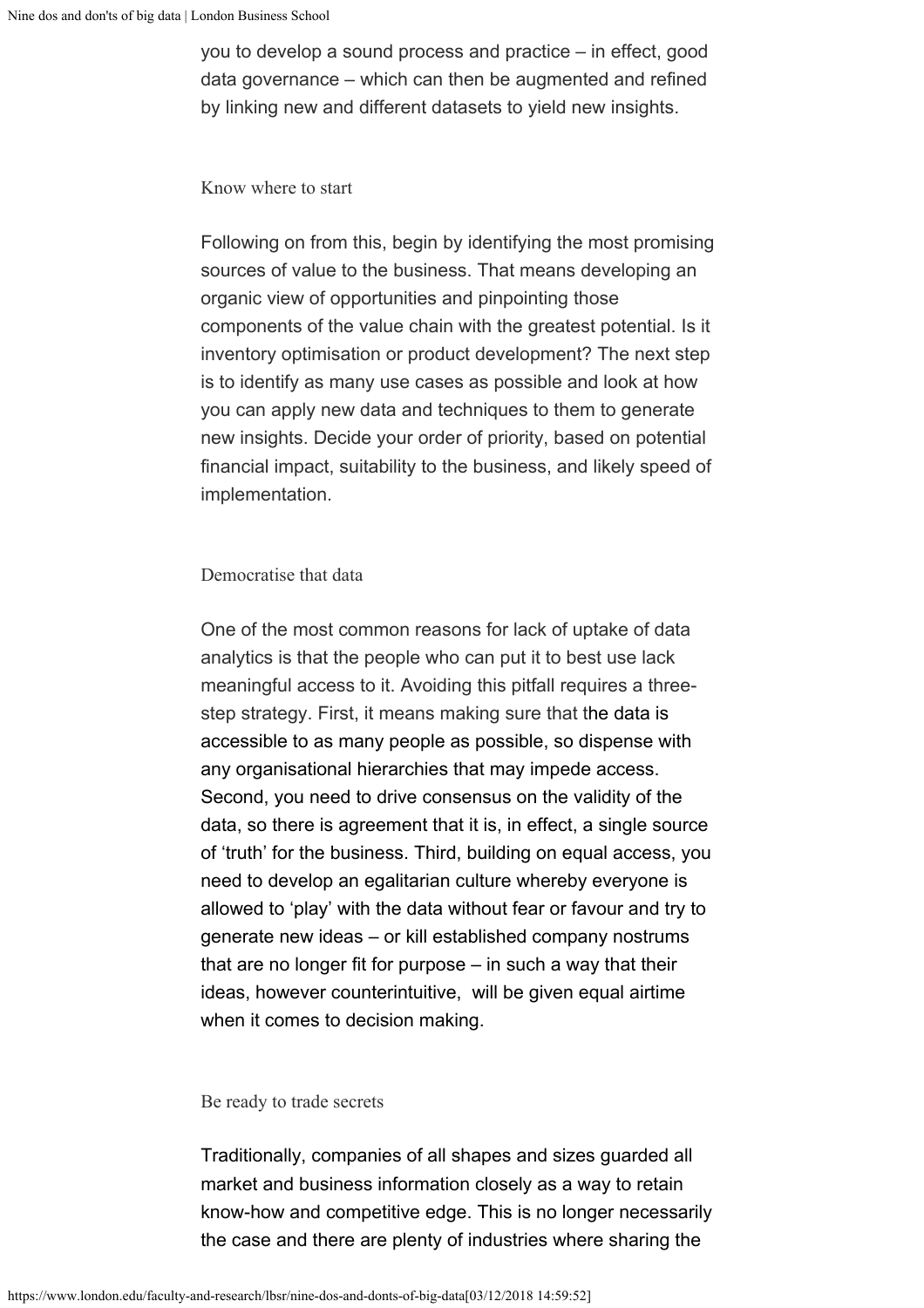data, for example as part of an industry bloc or cross-sector group, increases the comprehensiveness of the data and enables individual businesses, who may operate in different segments of the market, to enhance their offerings and create greater value. That doesn't mean, of course, that you must always tell all, but you need to know what other data sources are out there that may be useful to you and whether, by pooling, you can create a whole that is larger than the sum of its parts.

Cultivate a culture

To get the most from the data in terms of generating ideas that will lead to new innovations, you need to foster a test-and-learn culture throughout the organisation: senior management sets out the vision, employees are encouraged to identify where the opportunities are and develop proofs of concept, then the data is used to analyse the results. This is a learning process, so it also means a no-blame culture; you are actively looking for new and possibly highly counterintuitive insights and testing them. If the hypothesis stands up, you move on to look at implementation and, if it doesn't work, you treat the 'mistake' as a valuable lesson for the next iteration.

Don't be afraid to kill your darlings

Another common failing is to try to make the data fit a particular business agenda or pre-existing idea. This is a natural tendency – humans take a long time to learn what works and what doesn't and, once they have worked out what does, find it hard to let go of a winning formula. That's where the machines come in. Data analytics will tell you with amazing speed when something isn't working, whether it's an actual business situation or a test-case scenario. So, no matter how attached you are to your idea of what the next big product launch should look like, be prepared to walk away as soon as the data tells you different. Data can do many things but – if you've got the analytics right – it can't lie.

Don't doubt the doubters